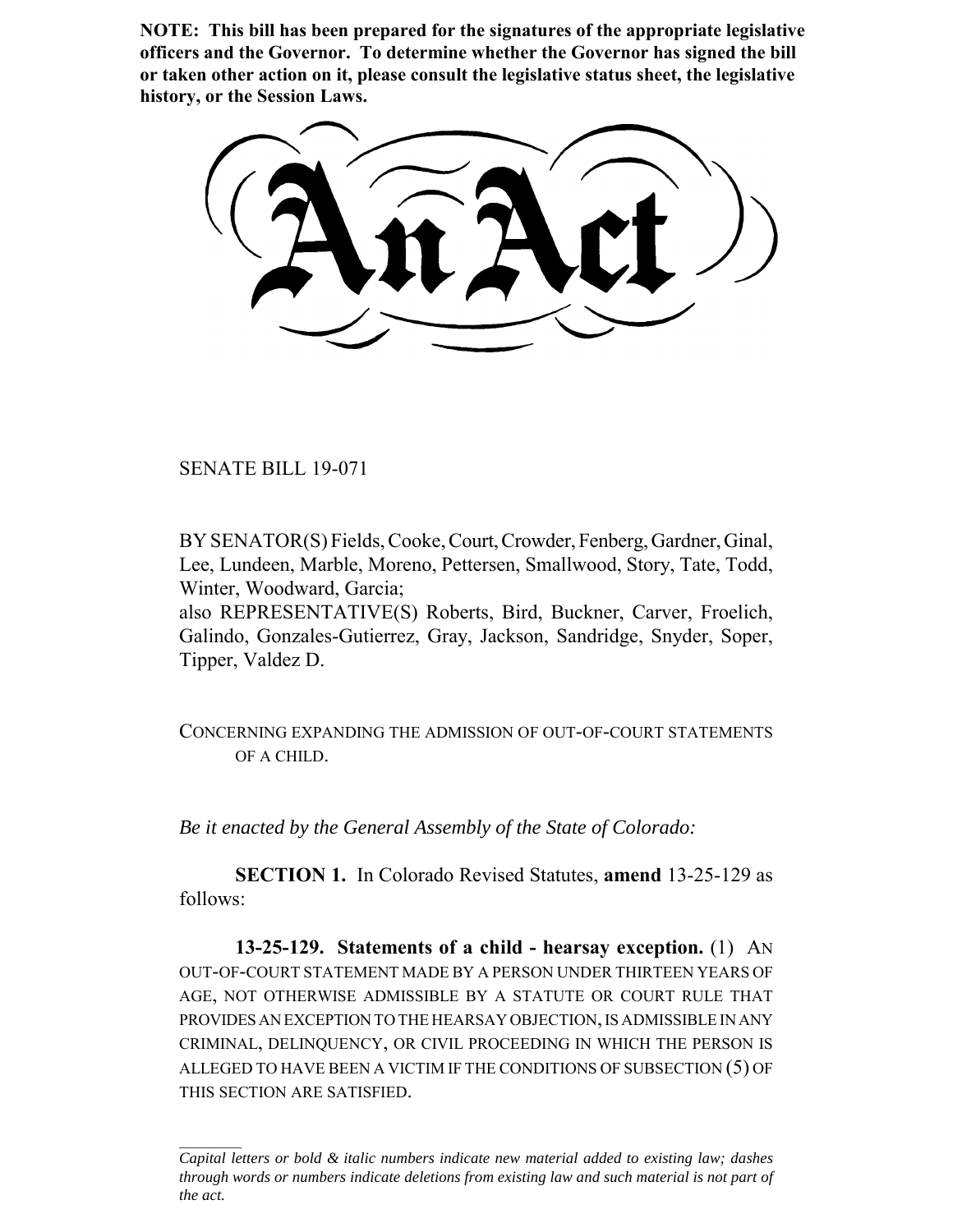$(1)(2)$  An out-of-court statement made by a child, as child is defined under the statutes which THAT are the subject of the action, OR A PERSON UNDER FIFTEEN YEARS OF AGE IF CHILD IS UNDEFINED UNDER THE STATUTES THAT ARE THE SUBJECT OF THE ACTION, describing any act or attempted act of sexual contact, intrusion, or penetration, as defined in section 18-3-401, C.R.S., ALL OR PART OF AN OFFENSE OF UNLAWFUL SEXUAL BEHAVIOR, AS DEFINED IN SECTION 16-22-102(9), performed or attempted to be performed with, by, on, or in the presence of the child declarant, AND THAT IS not otherwise admissible by a statute or court rule which THAT provides an exception to the objection of hearsay OBJECTION, is admissible in evidence in any criminal, delinquency, or civil proceedings in which a child is a victim of an unlawful sexual offense, as defined in section 18-3-411 (1), C.R.S., or is a victim of incest or attempted incest, as defined in section 18-6-301, C.R.S., when the victim was less than fifteen years of age at the time of the commission of the offense, or in which a child is the subject of a proceeding alleging that a child is neglected or dependent under section  $19-1-104$   $(1)(b)$ , C.R.S., and PROCEEDING IF THE CONDITIONS OF SUBSECTION (5) OF THIS SECTION ARE SATISFIED.

(3) An out-of-court statement by a child, as child is defined under the statutes which THAT are the subject of the action, describing any act of child abuse, as defined in section  $18-6-401$ ,  $C.R.S.,$  to which the child declarant was subjected or which THAT the child declarant witnessed, AND THAT IS not otherwise admissible by a statute or court rule which THAT provides an exception to the objection of hearsay OBJECTION, is admissible in evidence in any criminal, delinquency, or civil proceedings PROCEEDING in which a child is a victim of child abuse or the subject of a proceeding alleging that a child is neglected or dependent under section 19-1-104  $(1)(b)$ , C.R.S., and IF THE CONDITIONS OF SUBSECTION  $(5)$  OF THIS SECTION ARE SATISFIED.

(4) An out-of-court statement made by a person under thirteen years of age describing all or part of an offense contained in part 1 of article 3 of title 18, C.R.S., or describing an act of domestic violence as defined in section 18-6-800.3 (1),  $C.R.S.,$  AND THAT IS not otherwise admissible by statute or court rule which THAT provides an exception to the objection of hearsay OBJECTION, is admissible in evidence in any criminal, delinquency, or civil proceeding if THE CONDITIONS OF SUBSECTION (5) OF THIS SECTION ARE SATISFIED.

## PAGE 2-SENATE BILL 19-071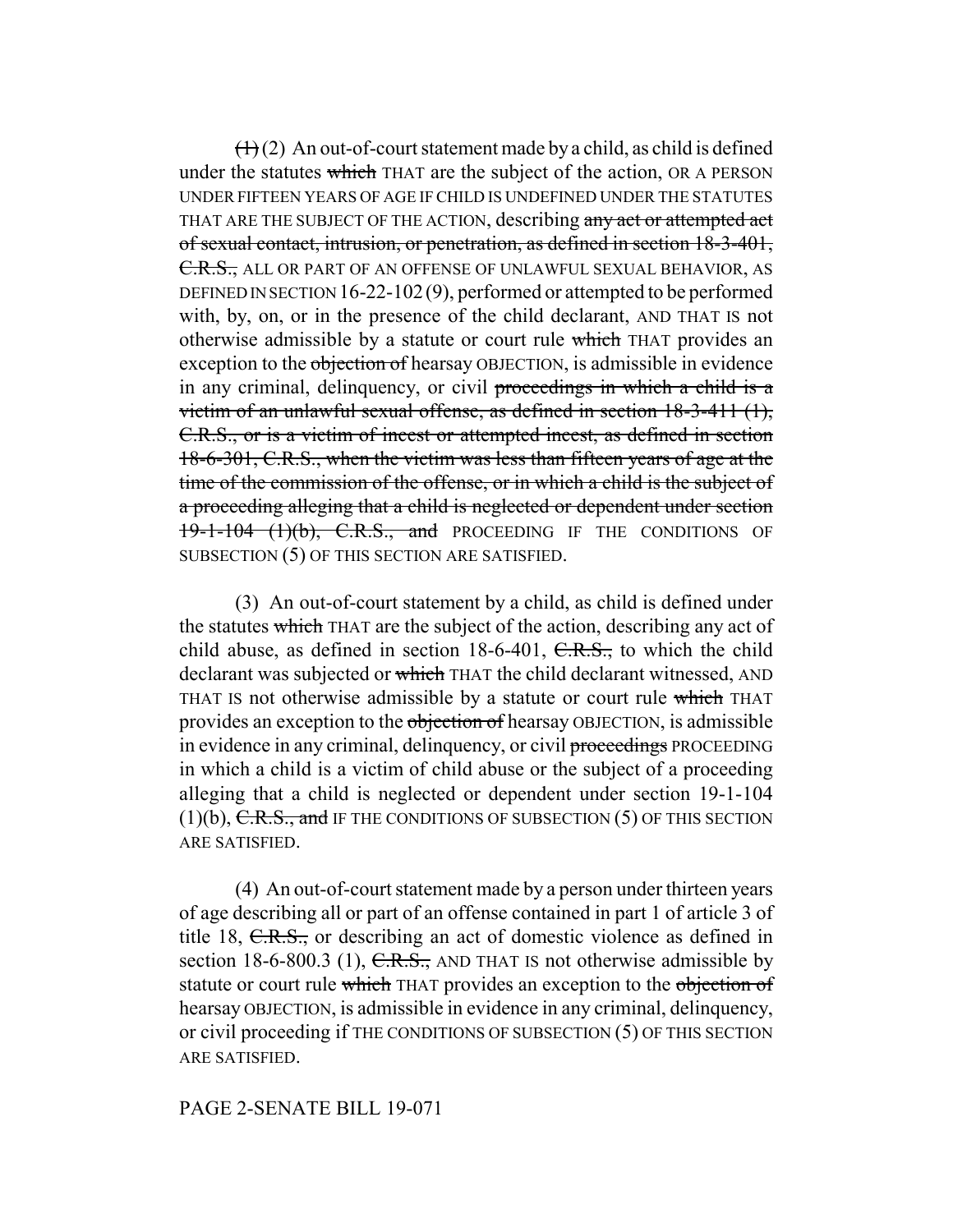(5) (a) THE EXCEPTIONS TO THE HEARSAY OBJECTION DESCRIBED IN SUBSECTIONS (1) TO (4) OF THIS SECTION APPLY ONLY IF the court finds in a PRETRIAL hearing conducted outside the presence of the jury that the time, content, and circumstances of the statement provide sufficient safeguards of reliability; and

(b) The child either:

(I) Testifies at the proceedings; or

(II) Is unavailable as a witness and there is corroborative evidence of the act which is the subject of the statement.

 $(2)$  (6) If a statement is admitted pursuant to this section, the court shall instruct the jury in the final written instructions that during the proceeding the jury heard evidence repeating a child's out-of-court statement and that it is for the jury to determine the weight and credit to be given the statement and that, in making the determination, the jury shall consider the age and maturity of the child, the nature of the statement, the circumstances under which the statement was made, and any other relevant factor.

 $(3)(7)$  The proponent of the statement shall give the adverse party reasonable notice of his THE PROPONENT'S intention to offer the statement and the particulars of the statement.

**SECTION 2.** In Colorado Revised Statutes, 18-3-411, **amend** (3) as follows:

**18-3-411. Sex offenses against children - definition - limitation for commencing proceedings - evidence - statutory privilege.** (3) Out-of-court statements AN OUT-OF-COURT STATEMENT made by a child, AS CHILD IS DEFINED UNDER THE STATUTES THAT ARE THE SUBJECT OF THE ACTION, OR A PERSON UNDER FIFTEEN YEARS OF AGE IF CHILD IS UNDEFINED UNDER THE STATUTES THAT ARE THE SUBJECT OF THE ACTION, describing any act or attempted act of sexual contact, intrusion, or penetration, as defined in section 18-3-401 ALL OR PART OF AN OFFENSE OF UNLAWFUL SEXUAL BEHAVIOR, AS DEFINED IN SECTION 16-22-102 (9), performed or attempted to be performed with, by,  $\sigma$  on, OR IN THE PRESENCE OF the child declarant, AND THAT IS not otherwise admissible by

PAGE 3-SENATE BILL 19-071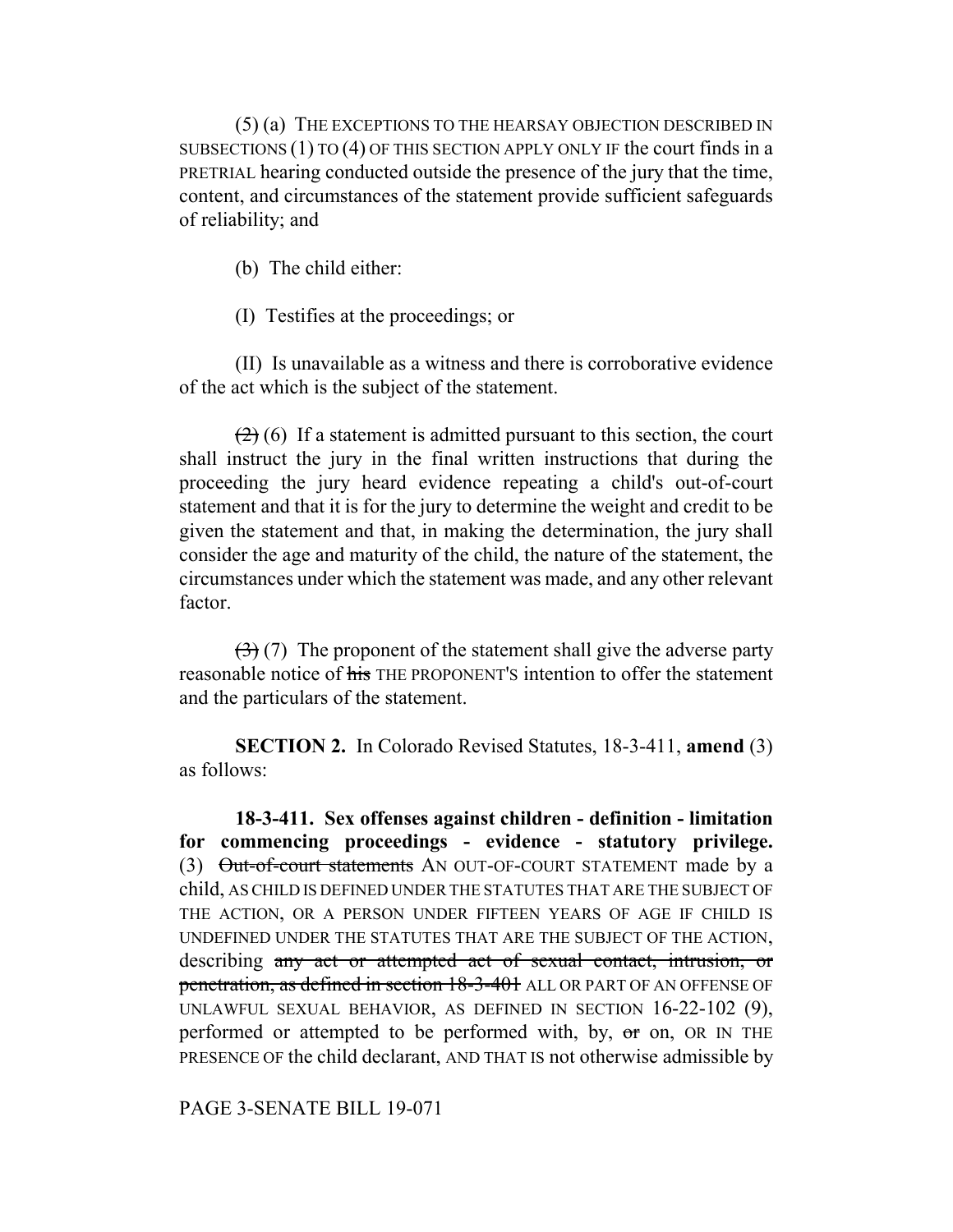a statute or court rule which THAT provides an exception to the objection of hearsay OBJECTION, may be admissible in any proceeding in which the child is a victim of an unlawful sexual offense pursuant to the provisions of section 13-25-129 (2). C.R.S.

**SECTION 3.** In Colorado Revised Statutes, 18-6-401.1, **amend** (3) as follows:

**18-6-401.1. Child abuse - limitation for commencing proceedings** - evidence - statutory privilege. (3) Out-of-court statements AN OUT-OF-COURT STATEMENT made by a child, AS CHILD IS DEFINED UNDER THE STATUTES THAT ARE THE SUBJECT OF THE ACTION, describing any act of child abuse performed on the child declarant TO WHICH THE CHILD DECLARANT WAS SUBJECTED OR THAT THE CHILD DECLARANT WITNESSED, AND THAT IS not otherwise admissible by a statute or court rule which THAT provides an exception to the objection of hearsay OBJECTION, may be admissible in any proceeding in which the child is a victim of an act of child abuse pursuant to the provisions of section  $13-25-129$  (3). C.R.S.

**SECTION 4. Effective date - applicability.** This act takes effect on July 1, 2019, and applies to proceedings occurring on or after said date.

**SECTION 5. Safety clause.** The general assembly hereby finds,